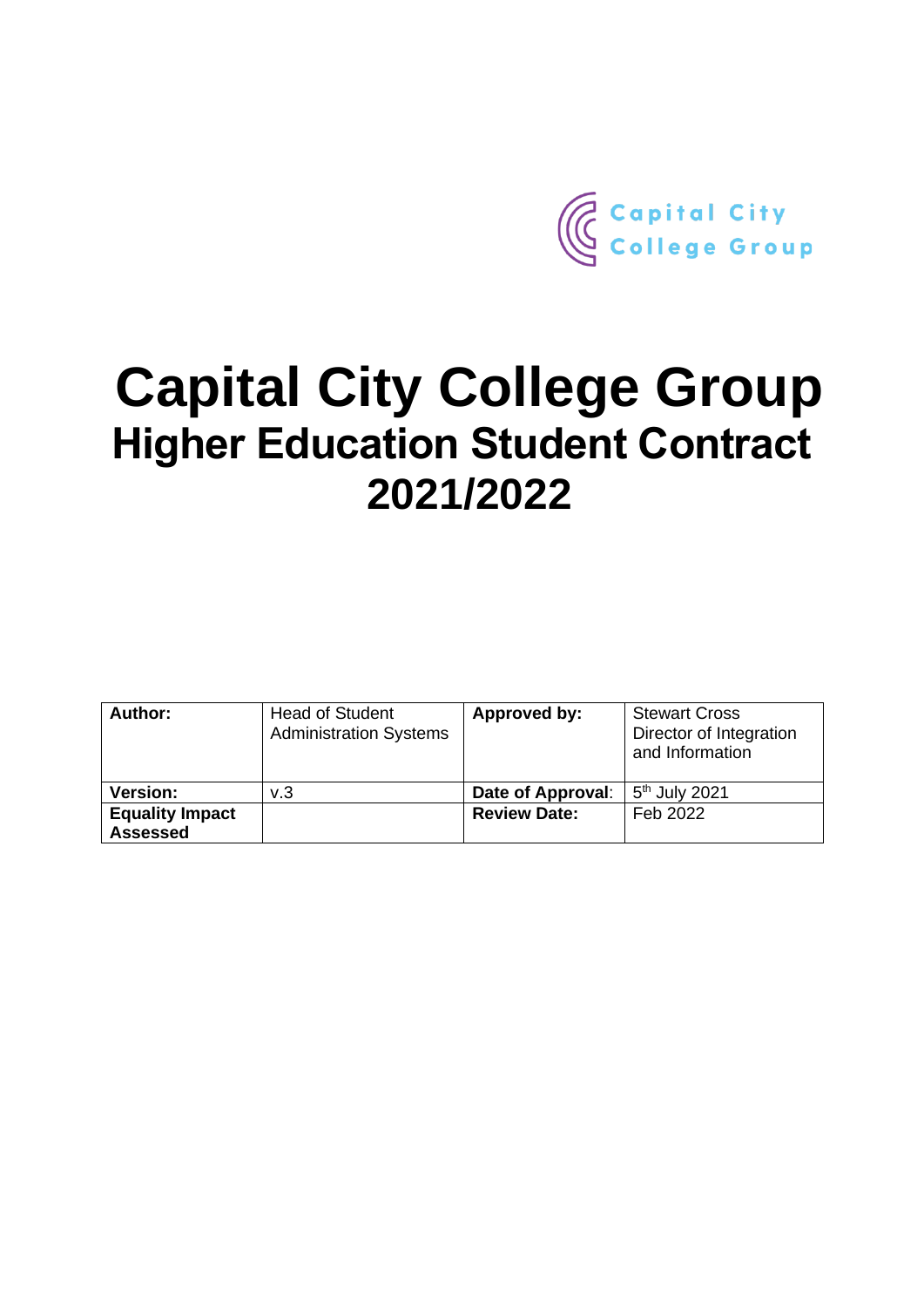# **Introduction**

This contract sets out the terms and conditions of study in 2021/22 on directly-funded Higher Education (HE) programmes offered by Capital City College Group (CCCG or "the College"), incorporating Westminster Kingsway College (WestKing), City and Islington College (CANDI) and The College of Haringey, Enfield and North East London (CONEL).

The College's HE programmes are delivered in partnership with the following Awarding Organisations:

- Middlesex University
- Pearson Education Ltd

The College is delighted to have been able to offer you a place on a course. If you accept this offer the College is contractually obliged to deliver the course as advertised to you. By accepting our offer, you will be subject to any conditions that are stated in your offer letter and the terms and conditions of this contract and the regulations of the Awarding Organisation. You will find more details, including the regulations, in the Course Handbook and on the intranet site when you enrol.

## **Changes to your place or cancellation prior to enrolment**

If you choose to accept your offer of a place at the College, you have a right to cancel within 14 days of accepting. You can do this by emailing:

City & Islington College: **[He.degrees@candi.ac.uk](mailto:He.degrees@candi.ac.uk)**

The College of Haringey, Enfield and North East London: **[heinfo.conel@conel.ac.uk](mailto:heinfo.conel@conel.ac.uk)**

Westminster Kingsway College: **[heinfo@westking.ac.uk](mailto:heinfo@westking.ac.uk)**

You can also make changes to your type of acceptance (i.e. from Insurance to Firm) by e-mailing the applicable College above. We want you to be confident and happy in any decision you make regarding your higher education course. If you change your mind after 14 days, the College may still be able to consider any change requests.

## **Enrolment**

You will be invited to enrol on your course in late August/early September. If you are paying your fees via a Student Finance England (SFE) loan we start to claim your fees once you are in attendance for two weeks. We will release your Maintenance Loan once we see that your enrolment is complete, and you have at least one positive attendance mark on your registers.

If you are self-funding, you may be eligible to pay your fees through an instalment plan. The first instalment is due to be paid on the day of your enrolment. For further information please refer to our CCCG Fees Policy.

## **UCAS**

By accepting this contract you are also accepting the terms and conditions of UCAS, which can be found at this link [https://www.ucas.com/.](about:blank)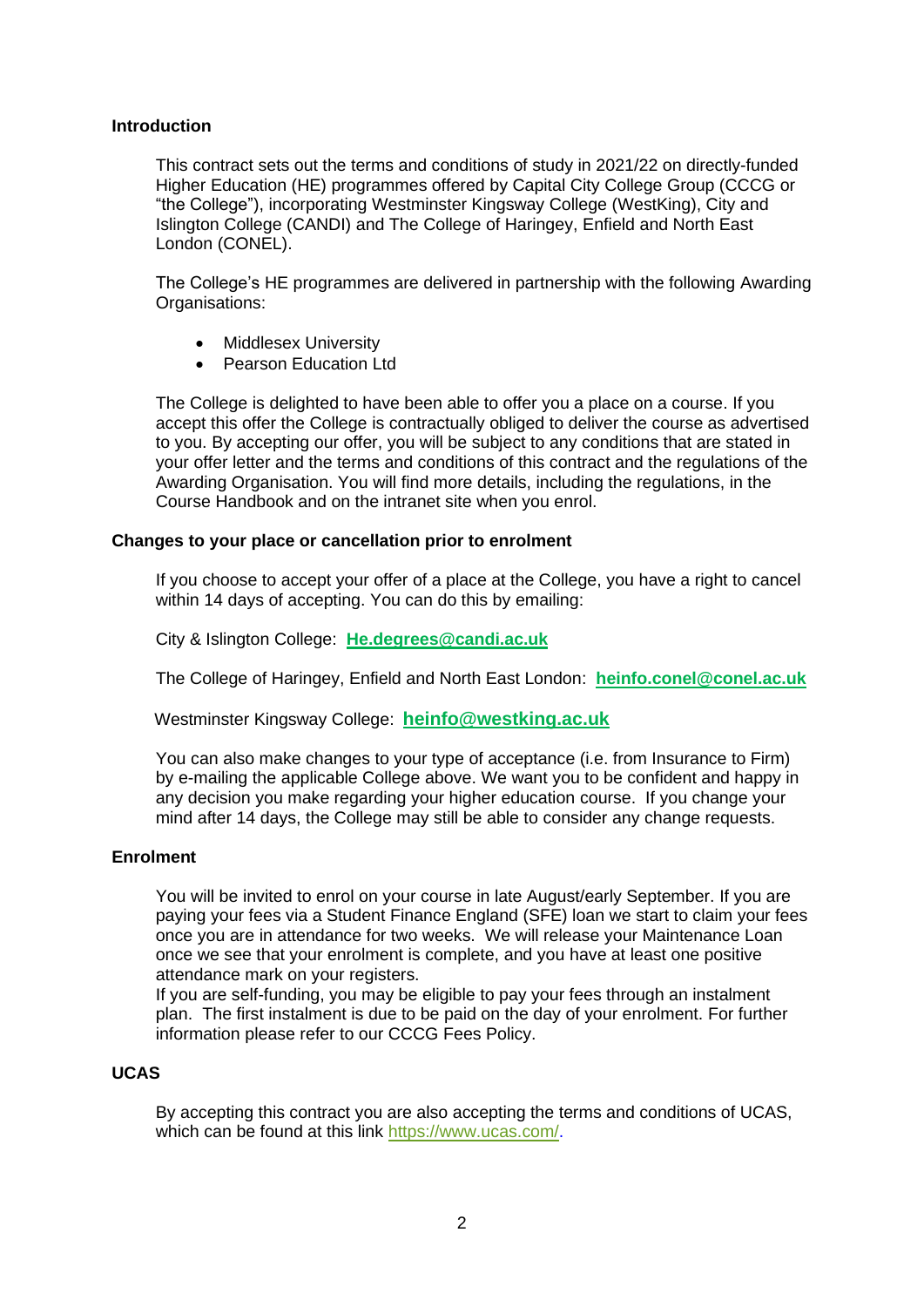# **Meeting the conditions of your offer**

You may have to meet conditions as part of your offer. Please ensure that you understand these conditions prior to acceptance. It is your responsibility to ensure that all results are received by the Teams above before 31<sup>st</sup> August 2021 or prior to your enrolment date. The College may choose to defer or withdraw your offer of a place if results are not received by these dates. Not all results are received by the college from UCAS. Where results are not received from UCAS you will have to supply these yourself; you are advised to familiarise yourself with the list on the UCAS website (https://www.ucas.com). If you have any questions, please contact us.

If you fail to meet the conditions this does not necessarily mean that you will not get your place; we review all such instances on a case by case basis.

# **Deferrals**

If you wish to postpone your start at the College, you will need to contact the Team above at section 4 to discuss. Deferral is only available to students who have met their conditions of offer and is only usually for one year.

## **Changes to your course prior to enrolment**

Changes to your course will only be made in exceptional circumstances, for example, to meet requirements of the Awarding Institution and any other external accrediting and professional bodies. If we make changes, we will give you advance warning in writing and seek your express agreement.

## **Course closures prior to enrolment**

Occasionally, circumstances outside of the College's control may result in the closure of a course prior to enrolment. In the event of this happening the College will notify you as soon as reasonably possible. The College will:

- try and offer you a suitable alternative course if you meet the selection criteria;
- refer you to a comparable higher education institution that offers your choice of course; and/or
- allow you to defer your application to the following year, if appropriate.

If you do not wish to accept a replacement course offered by the College, you are entitled to withdraw your application. You need to contact us within fourteen days of this new offer to confirm you are withdrawing.

## **Course closures post enrolment**

Occasionally, due to unforeseen circumstances we may have to close a course once you have enrolled. In the event of this happening we will

- discuss with you the reasons why;
- try to arrange a suitable alternative programme of study with us;
- or work with you to transfer your enrolment to a partner university

If you decide not to accept a change of course with us, you will:

- be refunded for any fees you have paid;
- or your student loan will be cancelled by the College with SFE

Please refer to our CCCG Fees Policy and Student Protection Policy for further information on course closures post enrolment.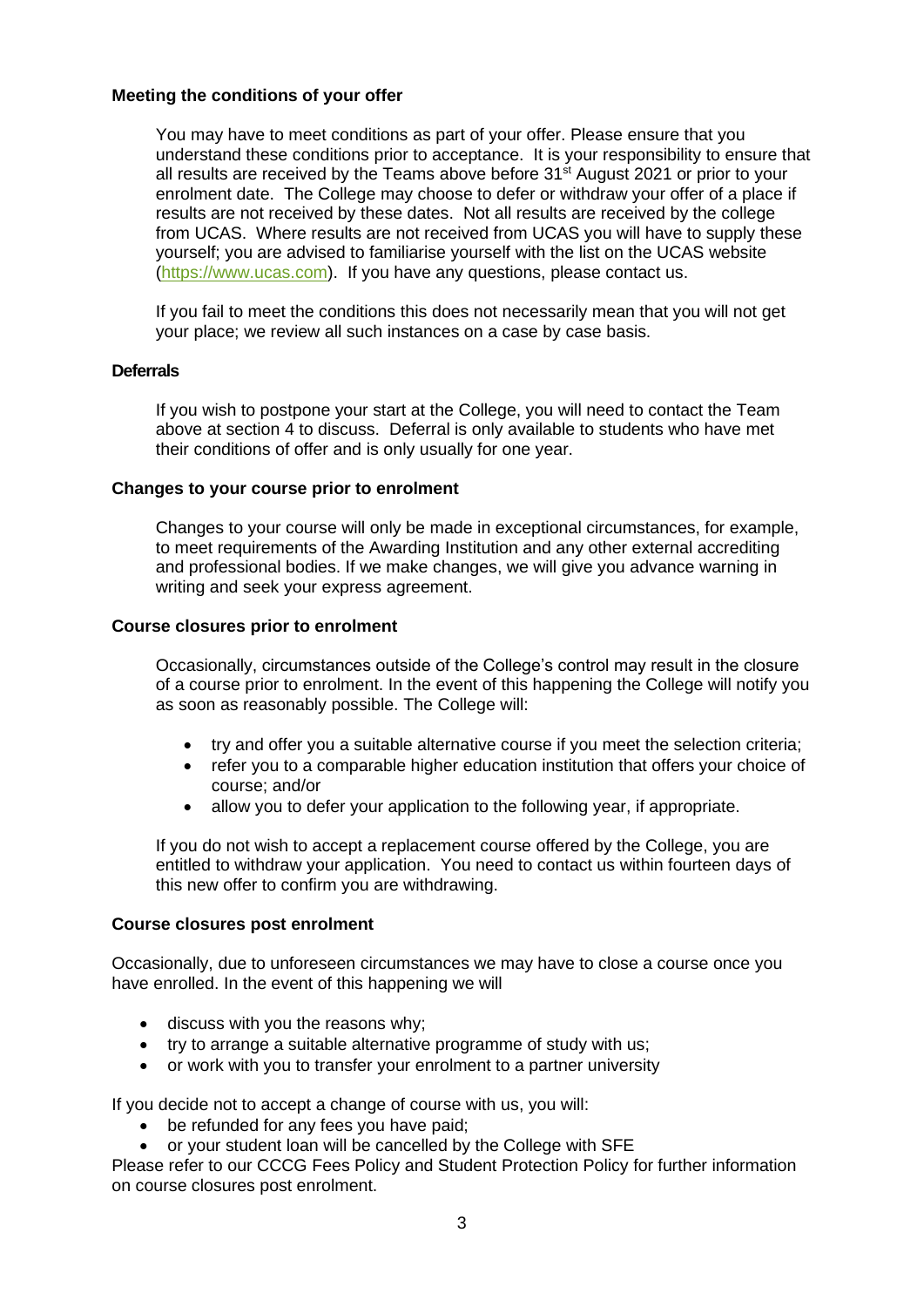# **Fraudulent Applications**

If we believe your application is misleading or fraudulent, we may withdraw or change an offer of a place or terminate this contract (if your course has already commenced). We will tell you if we do this.

Fraudulent applications are applications submitted with the intent of securing a place on a course by deception. This can include and is not restricted to:

- a. misleading information given on an application or the omission of relevant information;
- b. provision of false or falsified documents in support of applications, such as references or certificates; and
- c. plagiarism of information submitted in support of your application, for example, in a personal statement.

Any applicant whose offer is withdrawn or whose contract is terminated for such a reason has the right to appeal against the decision and should refer to the appeals procedure within the HE Admissions Policy.

Any applicant withdrawn from the admissions cycle by UCAS must appeal direct to UCAS.

Where it is felt that further information is required when considering applications or applications are suspected of fraud, the College reserves the right to contact the applicant, their referee, employer, school and/or UCAS to gather additional information as required.

# **Cancellation by the College**

The College will be entitled to terminate this contract and cancel a student's enrolment if any of the following occur:

- a. a student fails to comply with any College policies, rules and procedures that apply to Higher Education students (see below);
- b. a student makes a fraudulent application or at any time provides any other information to the College or UCAS in a fraudulent manner;
- c. a student breaches any part of this contract in a material way and does not remedy the situation within 30 days of being asked to do so by the College in writing;
- d. a student does not comply with the College's Fees Policy.
- e. the College becomes aware of any changes to a student's situation or the information relating to him/her which means that the student is no longer able to fulfil any requirements attached to any offer or any pre-requisite conditions for any programme;
- f. a student has or receives a criminal conviction or caution, or the College receives a negative response from the Disclosure and Barring Service, which, in the reasonable opinion of the College, makes it inappropriate for him/her to remain on the programme;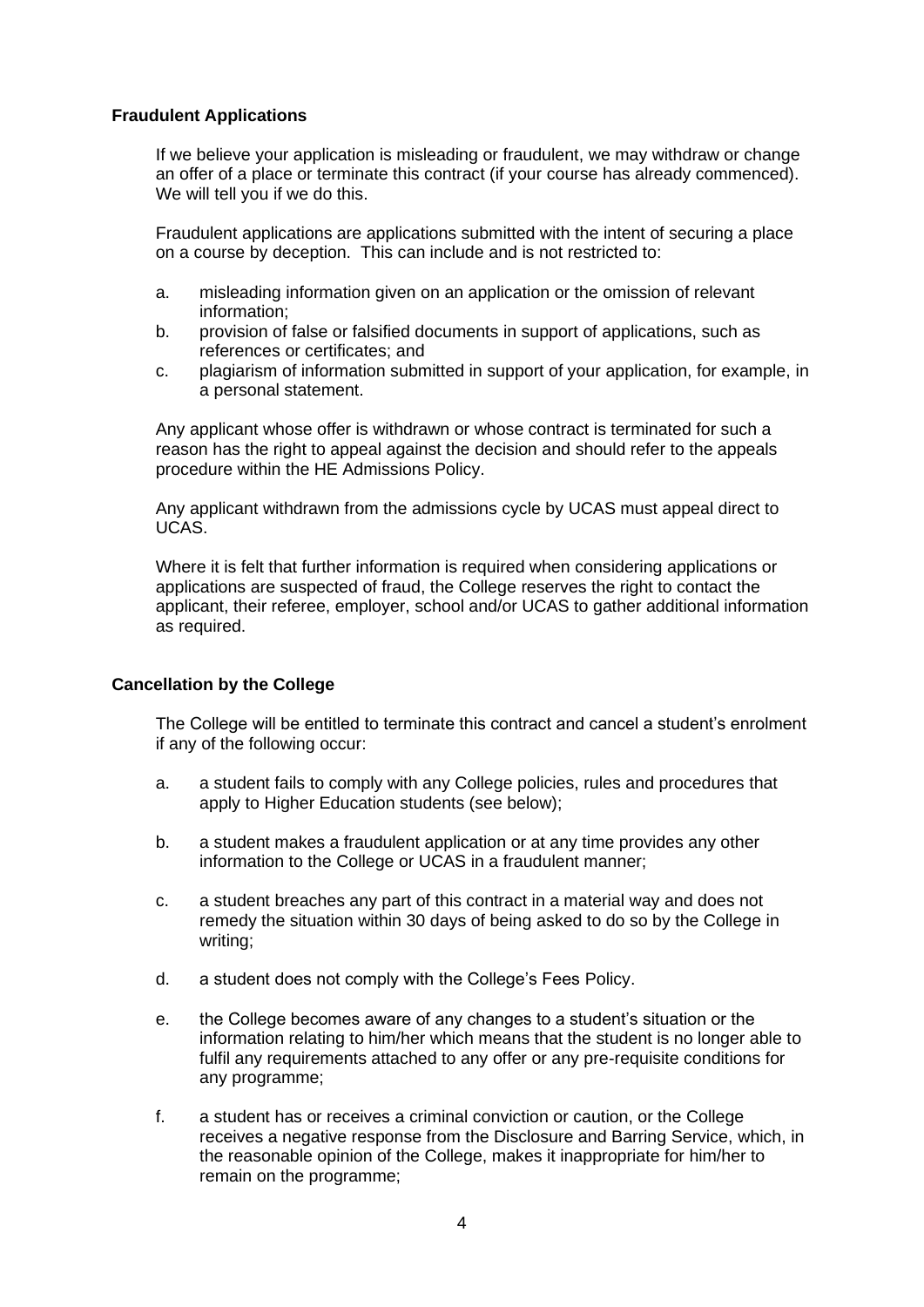- g. a student fails to reveal a relevant criminal conviction. Please refer to our Group Criminal Conviction Policy available on the CCCG website.
- h. a student is considered under the College's Fitness to Study procedure to not be fit to study; or
- i. a student's enrolment and registration is not completed satisfactorily, including not providing evidence of residency or it expires during your programme of study and you have not renewed it

#### **Student Rules, Policies & Procedures**

You must always follow and comply with every aspect of all College policies, rules and procedures that apply to Higher Education students. A serious breach of any such policy, rule or procedure may result in the College terminating this contract and withdrawing your enrolment.

#### **Fitness to Study**

Where there is cause for concern that a student is not fit to study due to disability or ill health then the Fitness to Study procedure will be implemented, which may result in a refusal of a place or continuing study.

If you have applied for a professional course such as Counselling, or a teaching qualification, you may be subject to fitness to practise or teaching regulations; this will be identified within the application process.

All applicants are required to declare unspent criminal convictions. For professional courses (Teacher Training, Counselling) you will require an Enhanced Check with the Disclosure and Barring Service as part of their conditions of offer.

#### **Changes to Modules or Programmes after Enrolment**

Once you have accepted an offer from the College, we will use all reasonable endeavours to deliver your module or programme as it was described at the time of the offer being made to you.

The College will not normally make material changes to modules or programmes that students have agreed to study except where the changes will benefit the student experience or changes are necessary due to circumstances outside of the control of the College. Where material changes are necessary or proposed, student representatives will be consulted, and the College will provide appropriate support and guidance.

The College endeavours to deliver programmes in accordance with published documentation. It may be necessary for the College to institute material changes or amend programmes from time to time. In the event of any substantial variation, you may withdraw from the contract on written notice to the College. Upon our receipt of such notice, the College will refund any deposit or fee on a pro-rata basis for unexpired period of the year for which such deposit or fee has been paid in advance. This also applies if you are paying your fees with an SFE loan.

Full details of how the College will work with you to ensure continuation of studies or offer refunds or compensation when necessary are explained detailed in the Student Protection Plan on the CCCG website.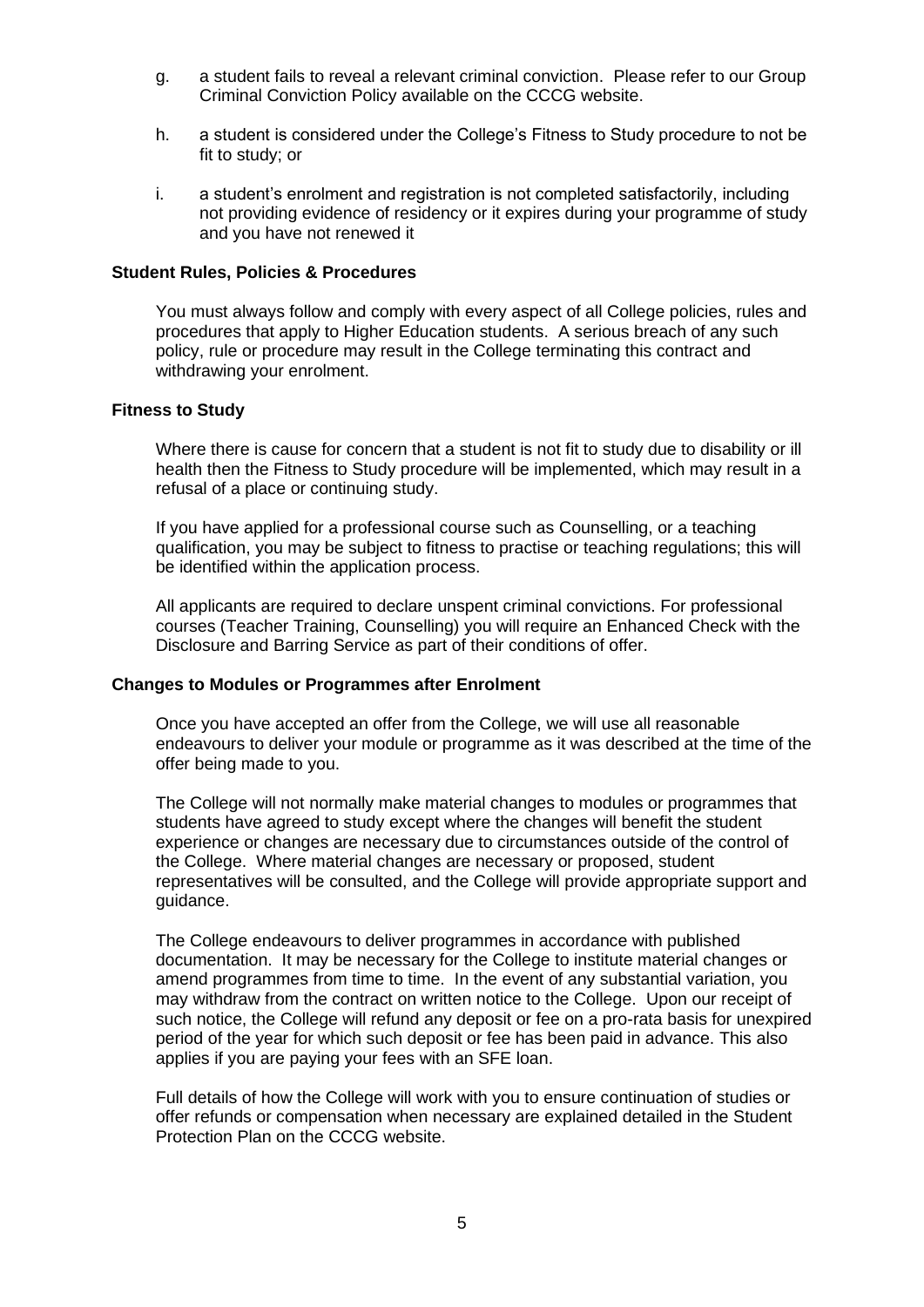# **Use of Services (including temporary closure)**

As a College student you have access to a range of services including careers services, the libraries and IT services. On occasions these services may be unavailable due to unforeseen circumstances or essential maintenance or upgrading of technology. Where possible, the College will take reasonable steps to inform you of any temporary loss or disruption of service and the College will take every reasonable care not to disrupt your learning.

## **Ownership of work**

Academic work that you produce will be owned by you. Exceptions to this may be if you are working with a third party or the College on, for example a research project, which is being sponsored or funded by the third party or the College. Intellectual property in your work in these cases could be owned by the third party or the College.

# **Liability**

The College takes reasonable care to ensure that you as a student are safe and secure whilst on campus and/or using the College's services. The College cannot accept responsibility, and expressly excludes liability, for loss or damage to your personal property, which includes computers and software. You are strongly advised to insure your property against theft and other risks.

The College will not be held responsible for any injury to you (financial or otherwise) or for any loss or damage to your property caused by any person who is not an employee, student or subcontractor of the College.

The College will not be liable if we fail to carry out our responsibilities as stated in this contract if events are outside of our control. This includes but is not exclusive to war, terrorist attack, civil commotion, riot, fire, explosions, natural disasters such as earthquake, flood and adverse weather, failure of public or private telecommunications networks or power outages.

In the event of any of the above happening the College will take reasonable steps to contact you and will re-instigate our contractual obligations as soon as reasonably possible after the event.

# **Complaints**

The College has a Complaints procedure which can be used by anyone using the services of the College. The procedure sets out clearly the stages of the procedure, including your right to external escalation to the Office of the Independent Adjudicator (OIA). The Complaints policy can be found on the Capital City College Group website.

# **Fees and Deposits and non-payments (tuition and/or library) and additional charges**

Tuition fees are charged for each year of your course; specific course fees can be found on our website. This fee covers educational and related services such as teaching and tutorials whether on-site, remote or in a virtual learning environment, access to learning, assessment of submitted work, technical and practical resources (depending on course), support and welfare provision, membership of students' union, access to IT Network, including remote network, access to learning resource centres, and other student services. Some courses will incur additional costs which are not covered by your tuition fee: This information can be found on our website.

You are responsible for making sure that all fees due are paid, including tuition fees, even if a third party is sponsoring your studies, or you have applied for a student loan.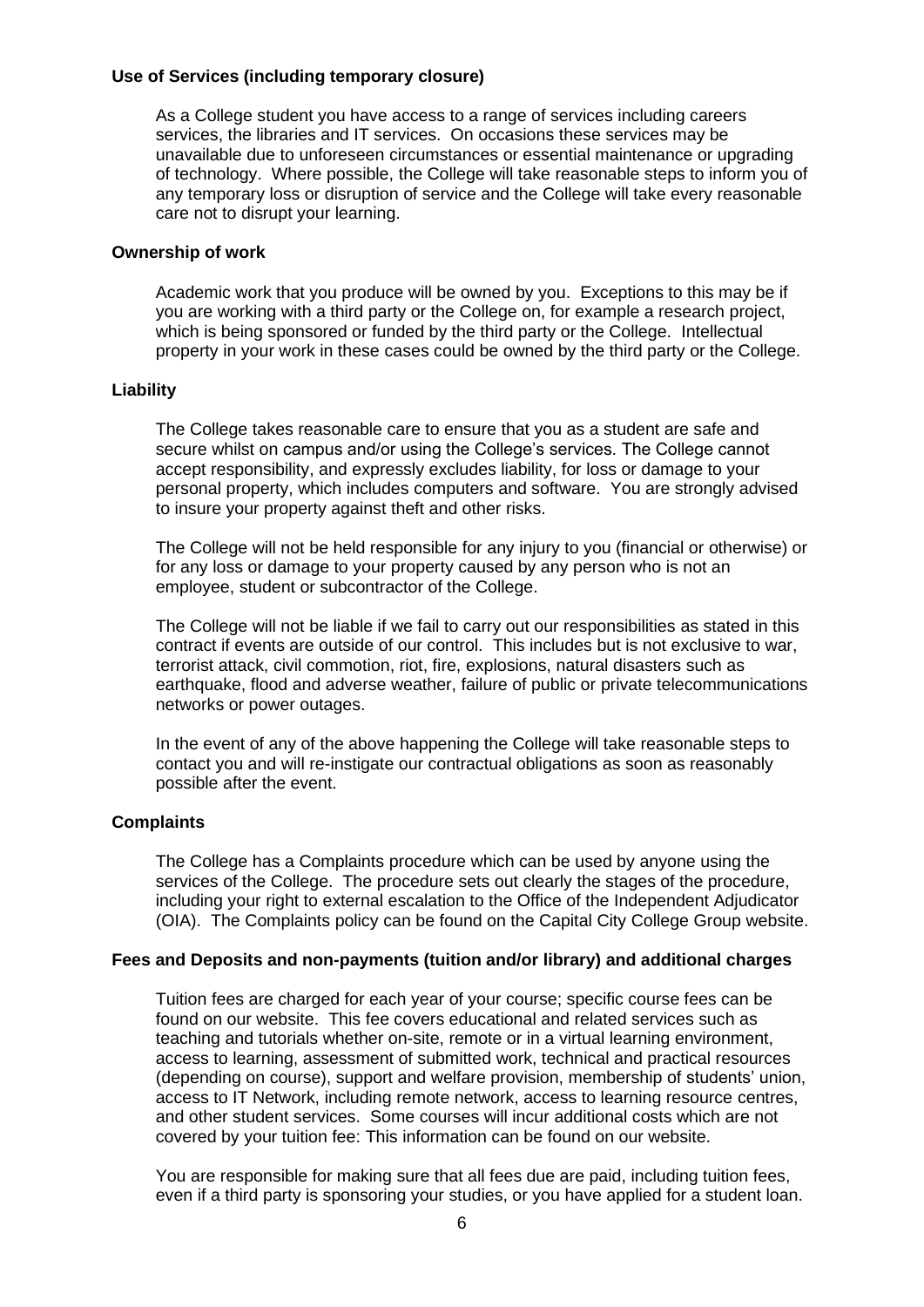You are ultimately responsible for making sure that fees are paid. As part of this contract, you agree to pay or make acceptable arrangements to pay the College all deposits, fees, charges and expenses when these are due. The College will publish information on deposits, fees, charges and expenses that are required for your course and the dates that these need to be paid. If you have a student loan, Student Finance England will pay the College directly. If you are not in receipt of a student loan, then you will need to plan to pay these fees yourself. Please see the Fees Policy for more information which is available from the Capital City College Group website.

If you have genuine concerns about not meeting payment, please contact the Head of Student Administration Systems who may be able to help you.

If you fail to pay fees or charges when they are due, or make payments under an agreed instalment plan, the College may impose sanctions, including:

- Withdrawing your access to College facilities;
- Withdrawing you from your course and terminating this contract;
- Not allowing you to enrol onto future academic years;
- Not paying you any bursaries or scholarships due to you; or
- Referring any debt to an external debt collector.

Please note, where you are withdrawn from your course, even for a short period, you will miss vital parts of your learning, which in turn may mean you have to study for longer and may incur extra costs. These may not be covered by your student loan.

If you fail to pay library fees when they are due, the College may also impose sanctions, including:

- Making charges for replacement of items; and
- Preventing you from borrowing new items or renewing old items.

#### **Bursaries**

A number of bursaries are available at the College for students who find themselves in financial hardship during their studies. Students can apply for each bursary independently. More information about these bursaries can be found by contacting the Learner Support team. Please be aware, bursary payments may stop, or repayment may be required if you are suspended from, or leave, your course early.

#### **Withdrawing or suspending after enrolment**

If personal circumstances prevent you from continuing with your studies, you may be able to suspend (Break in Learning) or withdraw from your studies. Suspending means stopping your studies for the year and resuming your studies at an appropriate point in the following academic year. If you wish to suspend your studies, you will need to comply with the relevant awarding University processes or complete a Break in Learning form for Pearson Higher National Programmes.

If you withdraw or suspend your studies with us, it may affect how many years you can get a student loan for. You may also be required to repay any overpayment of maintenance loans, grants, scholarships or bursaries that have been given to you. It is important to consider this when deciding whether to withdraw or suspend your studies. Please contact our Head of Student Administration Systems to discuss further.

If you suspend or withdraw from the College, you will need to pay tuition fees up to the end of the term in which you withdraw. If you have paid more fees than are due to us, we will refund them. Please note, that there is a 14-day cancellation period from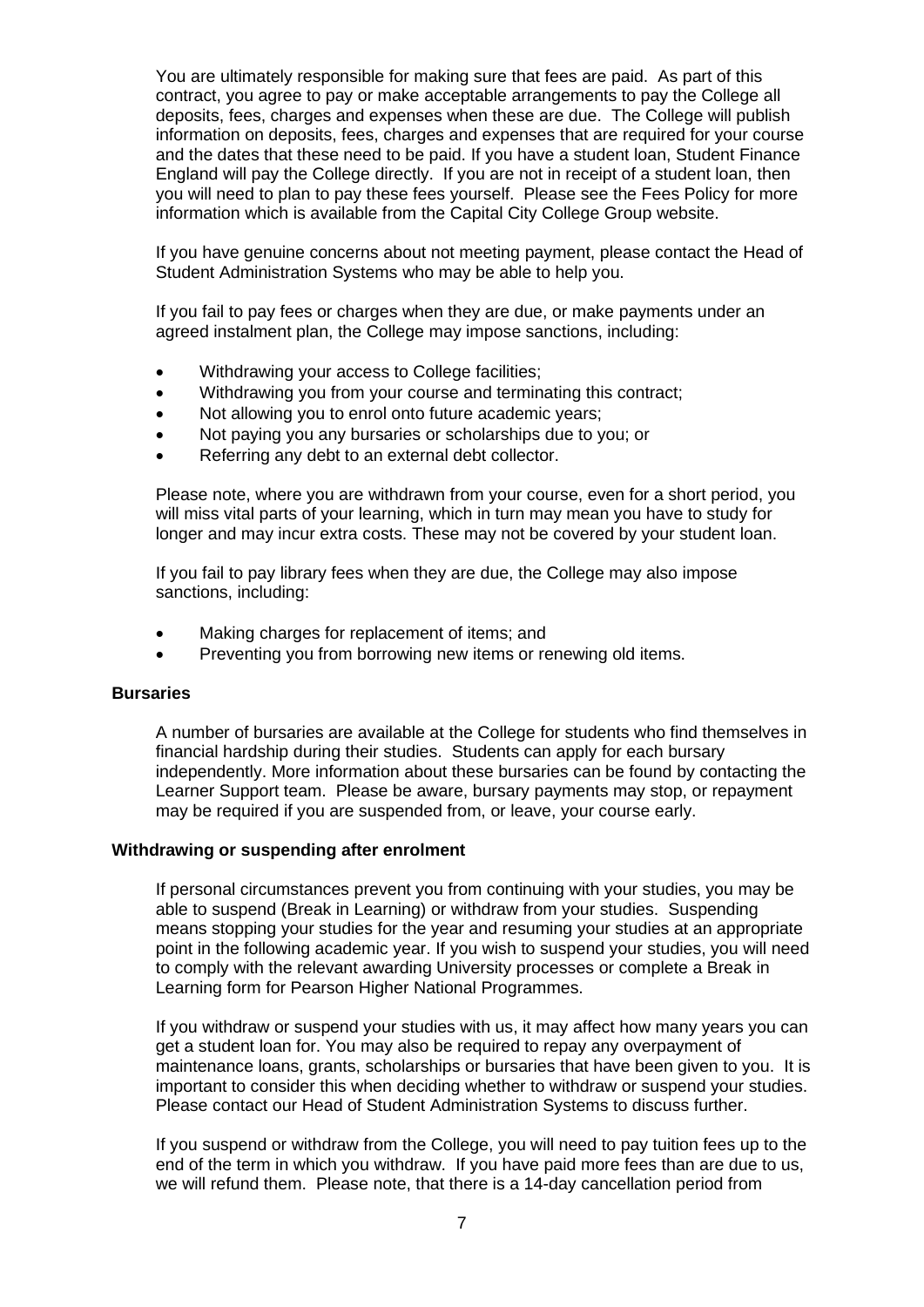enrolment where a refund will be issued, minus any administrative charges if you withdraw from your course. After 14 days students are liable to pay fees depending on which term they withdraw. For full information please see the Fees Policy, available via the website.

Where a withdrawn or suspended student is in receipt of a student loan, the College will contact the Student Loan Company to advise them of your fee liability charges.

If you return, following suspension of your studies, we will deduct any fees you have paid from your suspended year of study and only charge you the balance of fees.

# **Personal Data & Student Information**

You agree that all the information contained in your application for an offer, and any additional information that you provide to the College at any time, is true, accurate and complete at the time you gave the information and, in respect of an offer, it was true, accurate and complete at the time you accepted the offer. You agree to inform the College as soon as possible if any of this information or any of your personal details or circumstances change, including, for example, anything that leads to your nonattendance at lectures, seminars or other scheduled programme activity; anything that may impact upon your health; or any criminal conviction or caution.

All personal information provided by you to the College is processed in accordance with relevant legislation, including the GDPR guidelines.

The College is occasionally required to provide data about students to third parties for legal and operational purposes. This may include: The Higher Education in Further Education Student Survey (HEIFES), Individual Learner Record (ILR) returns, The Office for Students (OfS), Higher Education Statistics Agency (HESA) for Graduate Outcomes survey, The Office of the Independent Adjudicator (OIA), local authorities, Home Office, Student Loans Company, Awarding Organisations, external teaching venues and service providers.

Where an enrolment ceases or lapses, the College may retain basic registration details, results and any other information relating to you that may be reasonably required in relation to matters that remain outstanding. The remaining information will be destroyed, subject to the College's current GDPR guidelines (as amended from time to time).

## **Changes to this Contract**

The College may revise the terms and conditions of this contract from time to time where, in its opinion, it will assist in the proper delivery of any programme or in order to:

- comply with any changes in relevant laws and regulatory requirements;
- implement legal advice, national guidance or good practice;
- provide for new or improved delivery of any programme;
- reflect market practice:
- make them clearer or more favourable to the students;
- rectify any error or mistake; or
- incorporate existing arrangements or practice.

No variation or amendment to the contract may be made without the College's prior written agreement. In the event that it agrees to allow a student to transfer to an alternative programme after the contract has come into existence, the transfer will be